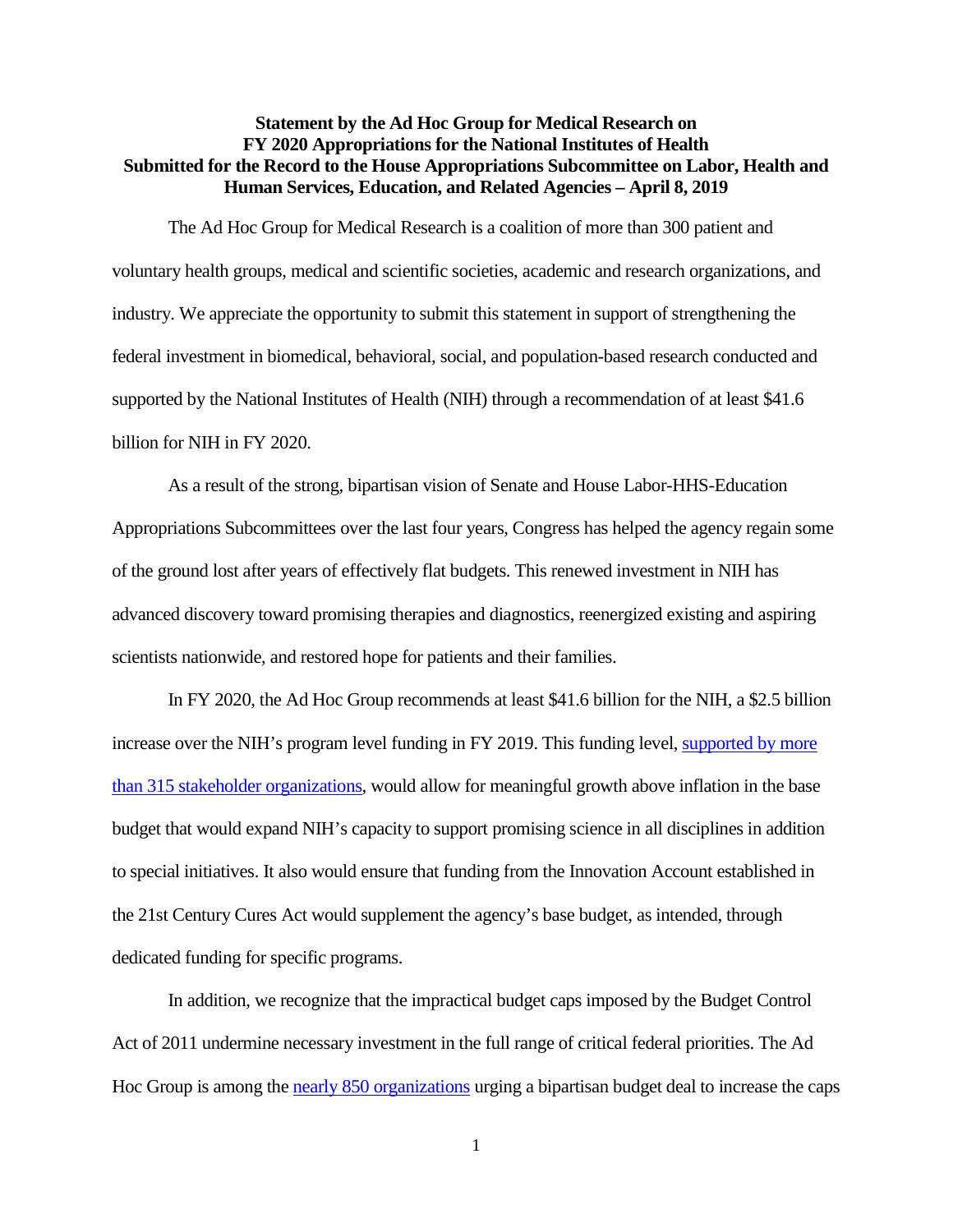for nondefense discretionary spending and [joins](https://www.aamc.org/download/496566/data/groupletterurgingstrongfundingallocationfordiscretionaryhealthp.pdf) the Coalition for Health Funding, Coalition on Human Needs, Committee for Education Funding, and Campaign to Invest in America's Workforce i[n advocating a significant increase](https://www.aamc.org/research/adhocgp/FY2020_302bletter.pdf) in the subcommittee's 302(b) allocation in FY 2020.

We believe that science and innovation are essential if we are to continue to meet current and emerging health challenges, improve our nation's physical and fiscal health, and sustain our leadership in medical research. As the Subcommittee has recognized, to remain a global leader in accelerating the development of life-changing cures, pioneering treatments, and innovative prevention strategies, it is essential that Congress sustain robust increases in the NIH budget.

**NIH: A Partnership to Save Lives and Provide Hope.** The partnership between NIH and America's scientists, medical schools, teaching hospitals, universities, and research institutions is a unique and highly-productive relationship, leveraging the full strength of our nation's research enterprise to translate this knowledge into the next generation of diagnostics, therapeutics, and cures. More than 80 percent of the NIH's budget is competitively awarded through nearly 50,000 research and training grants to more than 300,000 researchers at over 2,500 universities and research institutions located in every state and Washington, D.C. The federal government has an essential and irreplaceable role in supporting medical research. No other public, corporate or charitable entity is willing or able to provide the broad and sustained funding for the cutting edge basic research necessary to yield new innovations and technologies of the future.

NIH has supported biomedical research to enhance health, lengthen life, and reduce illness and disability for more than 100 years. The following are a few of the many examples of how NIH research has contributed to improvements in the nation's health.

• Breakthroughs in the treatment of depression came in early 2019 with FDA approval of two new drugs – one for treatment-resistant depression and the first ever treatment for postpartum

2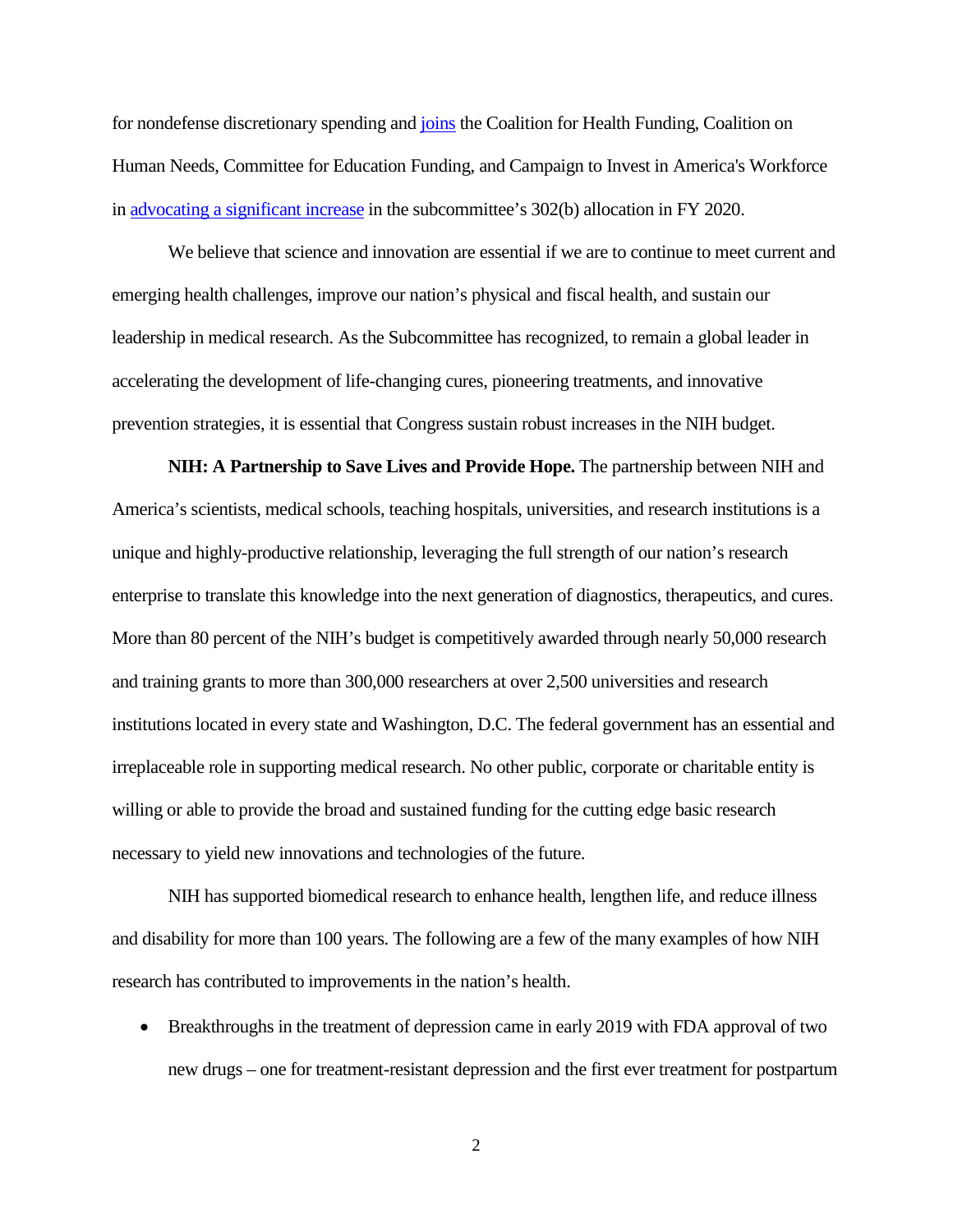depression. These approvals follow nearly three decades of research funded by the NIH to identify novel mechanisms of drug action.

- The NIH has supported research on sickle cell disease (SCD) since 1948, and the disease currently affects about 100,000 Americans. Today, an ongoing multi-center clinical trial is using gene therapy to replace the defective gene that causes SCD, beta globin, in patient's blood cells and effectively curing them of disease.
- In 2007, induced pluripotent stem cells (iPSC) were discovered when adult cells were reengineered into early non-differentiated versions of themselves. Today, researchers have used iPSCs to successfully treat a major cause of blindness - age-related macular degeneration - in animal models and are awaiting FDA approval to begin the first iPSC clinical trial in the U.S.
- NIH-supported researchers continue to work toward strategies to better prevent, identify, and treat pain and substance use disorders through the HEAL (Helping to End Addiction Longterm) Initiative. HEAL aims to support research into new, non-addictive medication and to establish public and private partnerships to develop best practices in communities.
- The widespread use of the measles vaccine since its development in the 1960s led to a 99.9% decrease in annual cases of the disease compared to pre-vaccine levels, officially eliminating the disease in the U.S. in 2000. Every \$1 spent on routine childhood vaccinations, including against measles, is estimated to save \$5 in direct costs, and \$11 in broader costs to society.
- Today, treatments can suppress HIV to undetectable levels, and a 20-year-old HIV-positive adult living in the U.S. who receives these treatments is expected to live into his or her early 70s, nearly as long as someone without HIV.
- NIH funding supported research that contributed to all of the 210 new drugs approved by the FDA between 2010 and 2016.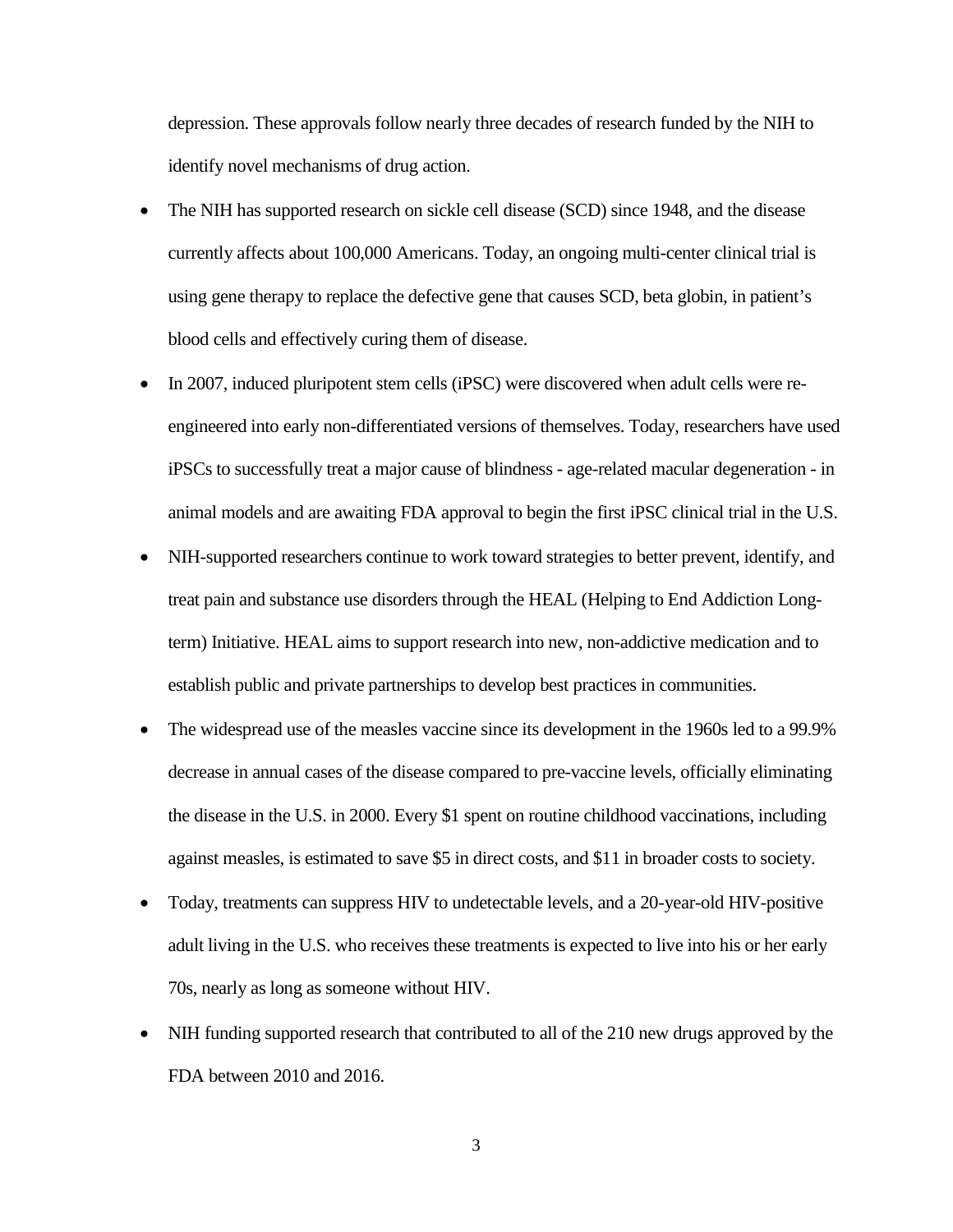- The death rate for all cancers combined has been declining since the early 1990s for adults and since the 1970s for children. Overall cancer death rates have dropped by nearly 27 percent with more than 2.6 million deaths avoided in total between 1991 and 2016. Research in cancer immunotherapy has led to the development of several new methods of treating cancer by restoring or enhancing the immune system's ability to fight the disease.
- Deaths from heart disease fell 68 percent from 1969 to 2015, through research advances supported in large part by NIH. The Framingham Heart Study and other NIH-supported research have identified risk factors for heart disease, such as cholesterol, smoking, and high blood pressure. This work has led to new strategies for preventing heart disease.

For patients and their families, NIH is the "National Institutes of Hope."

**Sustaining Scientific Momentum Requires Sustained Funding.** The leadership and staff at NIH and its Institutes and Centers have engaged the broader community to identify emerging research opportunities and urgent health needs and to prioritize precious federal dollars to areas demonstrating the greatest promise. Sustained robust increases in NIH funding are needed if we are to continue to take full advantage of these opportunities to accelerate the development of pioneering treatments and innovative prevention strategies.

One long-lasting potential impact of investments in NIH is on the next generation of scientists. The federal commitment to NIH sends a strong signal to these aspiring researchers about the stability of a long-term career in medical research. Of particular interest is maintaining a cadre of clinician-scientists to facilitate translation of basic research to human medicine. Even with the recent investment in NIH, nearly 4 of every 5 research ideas that are proposed to NIH every year cannot be funded. Additional funding is needed if we are to strengthen our nation's research capacity, ensure a